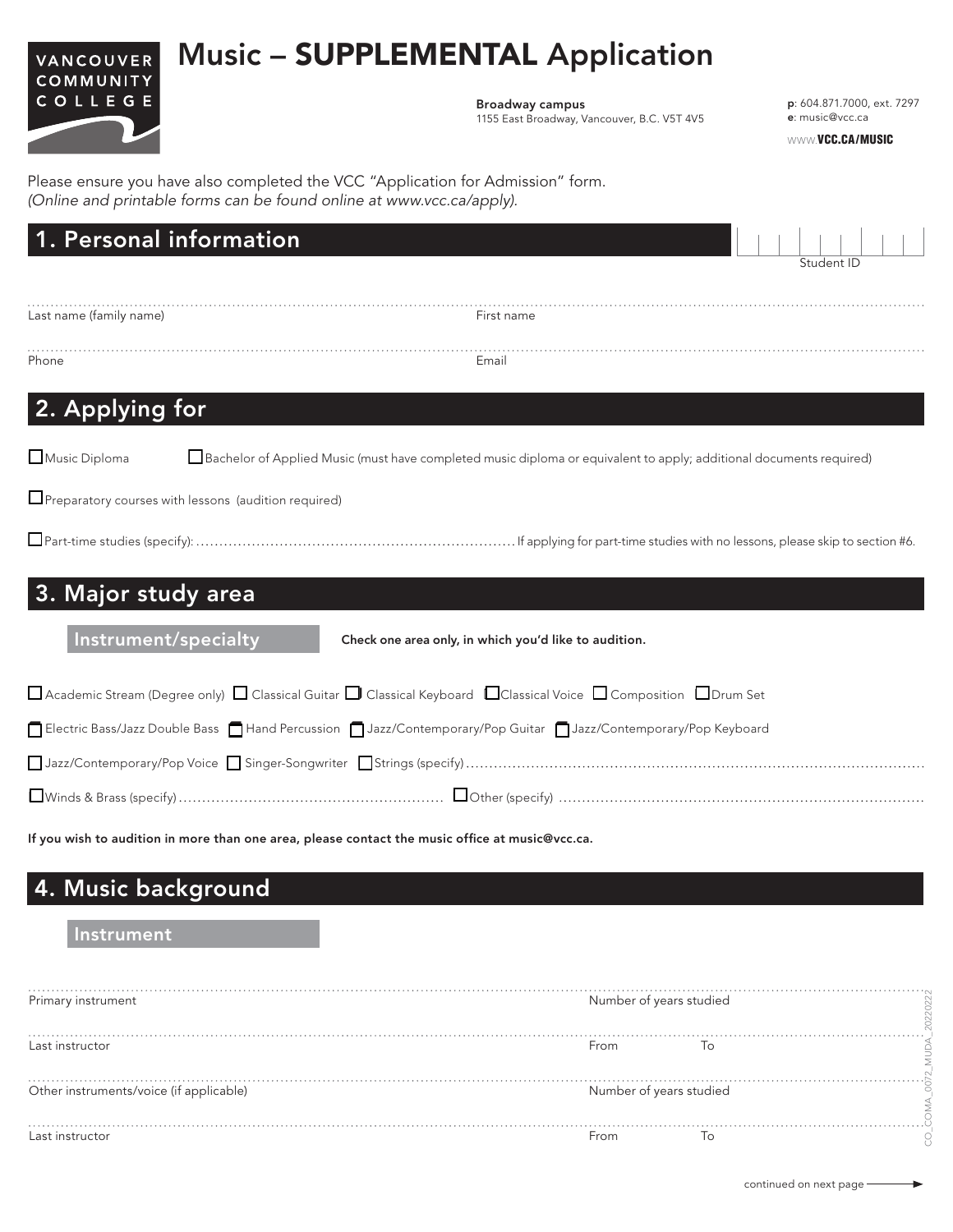## 4. Music background (continued)

#### Ensemble experience

| Orchestra, band or chamber music ensemble | From | To             |
|-------------------------------------------|------|----------------|
| Orchestra, band or chamber music ensemble | From | $\overline{O}$ |
| Orchestra, band or chamber music ensemble | From | To             |
| Choir                                     | From | To             |
| Choir                                     | From | To             |
| Choir                                     | From | To             |

Courses, credentials, etc.

| Courses taken in theory, solfège, history, etc. |
|-------------------------------------------------|
|                                                 |
| Certificates, diplomas, competitions, etc.      |
|                                                 |
| Other musical activities                        |

## 5. Supporting application info

Briefly let us know why you wish to enter the VCC music program and give us any other information that might be helpful in considering your application: